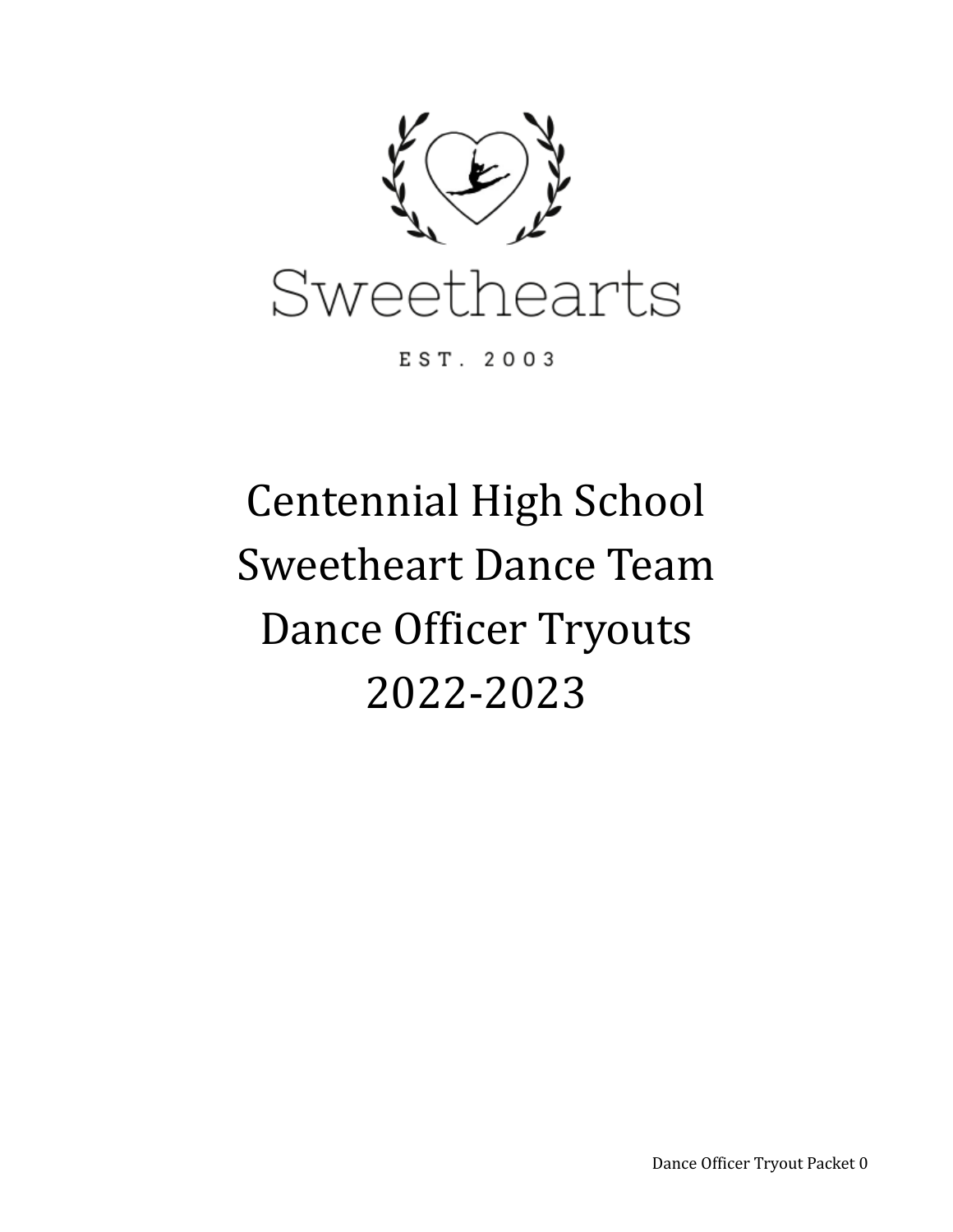#### Dear Sweetheart Officer Candidate,

Thank you for your interest in serving as a leader for the Centennial High School Sweethearts. As a line member, you have learned what it takes to make the Sweetheart Dance Team one of the best. You have already given countless hours and endless dedication, but as a dance officer you must give even more. Holding an office with Sweethearts is a privilege that is not to be taken lightly. You will spend extra time planning, supporting and committing to help the Sweethearts become the best they can be. As an officer, you must believe and uphold everything the Sweethearts stand for and all the FISD Dance Team Code of Conduct represents including timeliness, maturity, responsibility, and dedication to our team.

Being a dance officer can be incredibly rewarding, but you must be willing to put in the extra work. It is also important that you understand the responsibilities that are included with your position, and are willing to uphold all standards at all times. Dance officers must always do what is best for the team in every situation, in and out of uniform.

What is an officer?

- An officer is a **LEADER** with **INITIATIVE**. They take charge and get things done.
- An officer **LOOKS LIKE AN OFFICER**. They stand/sit with impeccable posture. They follow all school policies in regards to dress code, attendance, punctuality, respect, and are mindful that they are representing FISD, CHS, and Sweethearts at all times.
- An officer is **RECOMMENDED BY TEACHERS AT SCHOOL.** They take a constructive part in the classroom. They realize that it is important to make a good impression on their teachers. They are sincere and offer to help their teachers.
- An officer has **SUPER SPIRIT** and willingly shows it. They instill this in others by example.
- An officer **SETS AN EXAMPLE** WITH THEIR CONDUCT**.** They know that they are a representative of the team. They behave like a lady in and out of class. They are mindful of the situations they choose to be in.
- An officer **HAS ALREADY WORKED FOR THIS POSITION**. They have participated in activities and performances throughout the year in preparation for this position of officer. They have treated their current officers with respect and modeled the behaviors expected of an officer.
- An officer is a **PERFORMER**. They demonstrate good technique and exceptional showmanship. They are constantly striving to improve.
- An officer **DOES NOT COMPLAIN**. When they encounter a tough situation, they present it to the director in a mature, face-to-face manner. They are able to accept and support the decisions of the director and other officers.
- An officer **SERVES**. They perform any task assigned to them and volunteers for anything the director may need help with. They try to see duties before they arise and take care of them in advance. They try to make the director's job easier.
- An officer is **THE EXAMPLE NOT THE EXCEPTION**. They are the first to arrive and the last to leave. They encourage others through their words and actions on a daily basis. They leave a positive mark on those they meet.

Attached you will find all of the information needed to tryout for this leadership position. Ask questions, follow directions, and do not procrastinate. Try your hardest and give it your all.

Thank you for your interest and best of luck! Mrs. Gonzalez Centennial High School Sweethearts Director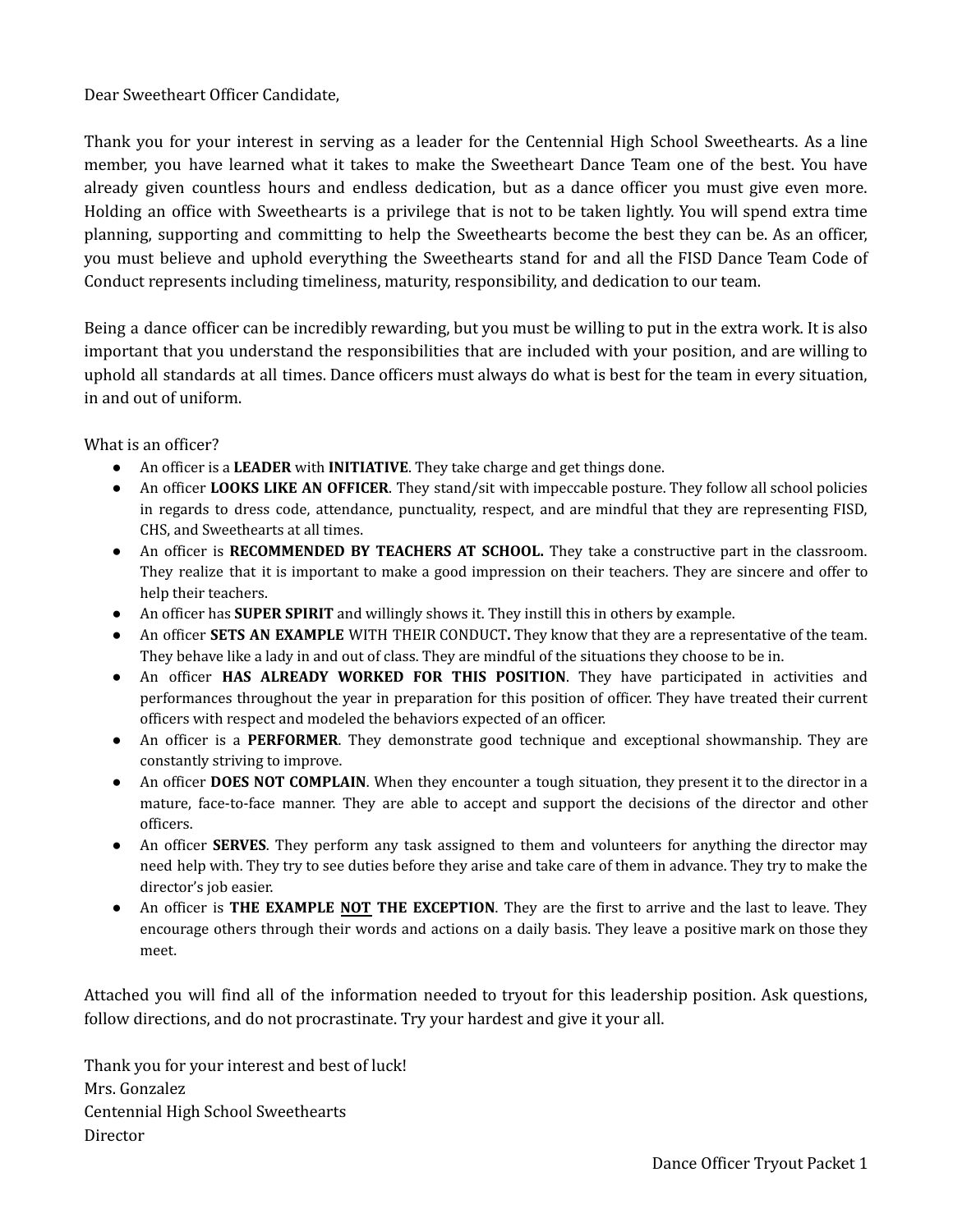#### **Sweetheart Dance Officer Guidelines 2022-2023**

#### **Section A - Overview**

1. The dance officers of this organization shall consist of 3-7 dance officers. The highest-ranking officer shall be called Captain, the next highest-ranking officer shall be 1st Lieutenant, and the remaining shall be called Lieutenants.

#### **Section B - Dance Officer Eligibility**

- 1. The candidate must be a current Sweetheart line member or Sweetheart officer during the year of auditions.
- 2. The candidate must not have been placed on probation or suspension during the year of auditions.
- 3. The candidate must not have failed or received an "N" or "U" in conduct in any course during the year in which she auditions.
- 4. The candidate must not hold a job, outside commitments, or additional organized responsibilities that will interfere with the duties of an officer.
- 5. The candidate must understand that officer duties and responsibilities are above and beyond that of a dance team member.
- 6. The candidate must agree with all Sweetheart standards and be willing to abide by and enforce the rules and expectations of this organization.
- 7. Candidates' parents must be understanding and supportive of the time requirements and extra financial requirements of the dance officer.
- 8. For eligibility to audition for dance officer, candidates must have the following on file with the director by the designated date.
	- a. Dance Officer Tryout Application
	- b. Dance Officer Tryout Permission Form
	- c. Dance Officer Tryout Agreement

#### **Section C - Selection of Dance Officers**

- 1. Dance officers will be selected by a panel of three qualified dance/drill team judges. Each candidate will be scored by the judges according to the following categories: (1) interview, (2) solo routine, (3) teaching, (4) officer strut, (5) performance of learned routine choreographed by the outgoing officers.
- 2. Digital Portfolio Candidates will create a digital portfolio that will be turned in to Mrs. Gonzalez and with the judge's panel.
- 3. Team Vote Current team members for the 2022-2023 team will evaluate the dance officer candidates on their speech, leadership qualities, solo dance routine, officer tryout dance, and teaching. These votes will be tallied and each candidate ranked according to the votes received. The team vote will be added to each candidate's file. *Team vote will not be added to the score from the judges and director.*
- 4. The number of officers selected will be based on the recommendation of the judges up to the maximum number of seven.
- 5. The top-scoring candidate will be selected as Captain. The remaining candidates selected will be named 1st Lieutenant and Lieutenants.
- 6. Announcement of the dance officers will be posted on the Sweetheart website.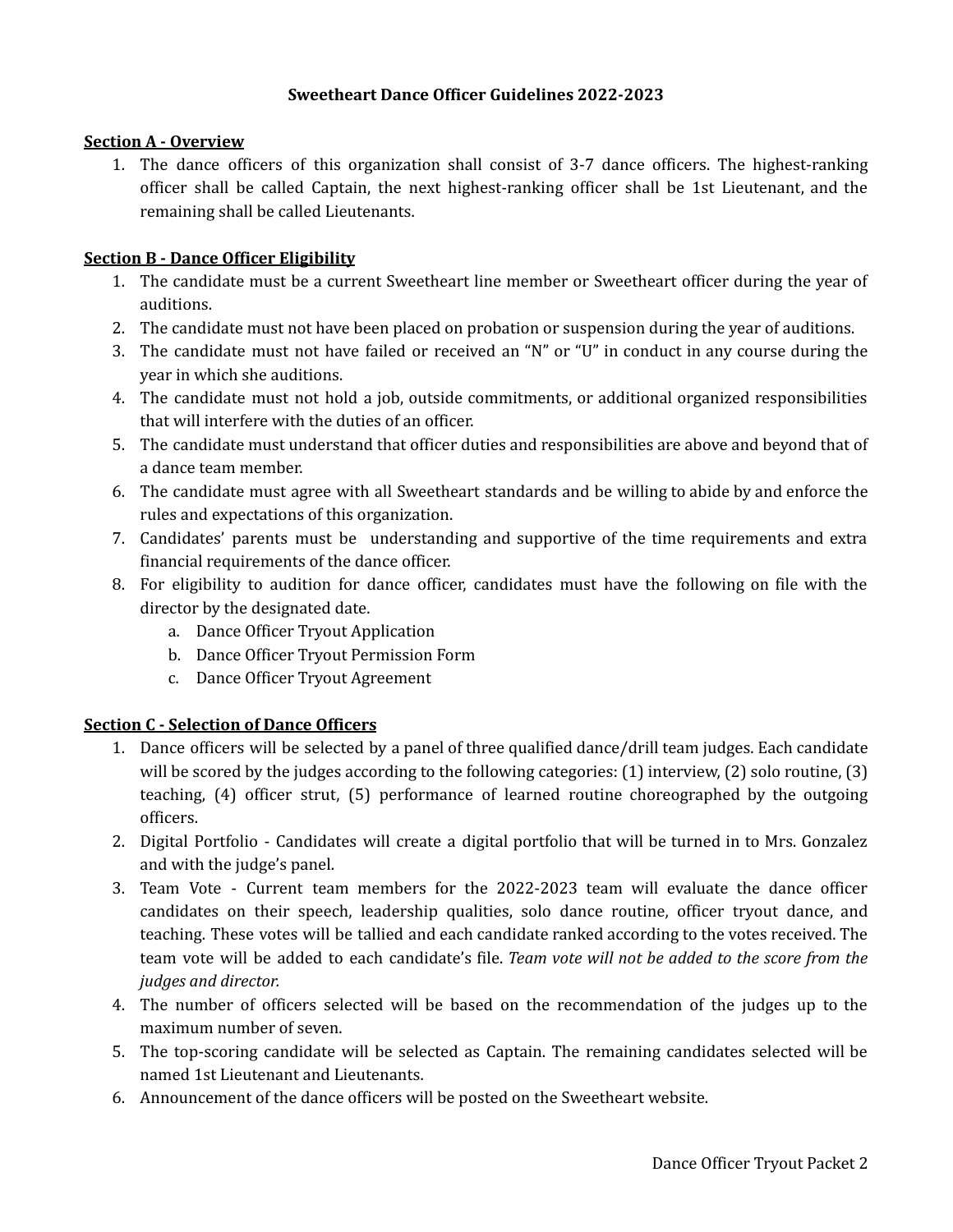7. If a parent wishes to view their student's individual tryout documents, they must make an appointment with the officiating administrator. Parents are allowed to view their student's individual documents only. The statute of limitations for viewing is five school days following the tryout session. Parents are not allowed to view any other student's documents, nor their tally sheets. The judges' subjective and objective opinions regarding the adjudication process are final and are not appealable or grounds for the FISD formal grievance process. The tryout results, once reviewed and certified as accurate by the campus administration, are final and appealable or grounds for the formal grievance process.

#### **Section D - Responsibilities of Dance Officers**

- 1. A dance officer must be able to maintain a minimum 70 average in all current classes. They must have mature leadership skills, maintain good organizational skills, demonstrate a strong sense of responsibility, and be willing to set a good example at ALL TIMES. The director may remove a dance officer from her position if she does not uphold the responsibilities of her position.
- 2. Dance officers must remain in good standing and not be placed on probation or suspension while in office.
- 3. Dance officers must attend both officer camp and team camp and will be responsible for paying their tuition for these camps.
- 4. Dance officers shall participate in any additional leadership workshops or officer practices deemed necessary by the director throughout the year.
- **5. Dance officers must attend all Sweetheart activities.**
- 6. Dance officers must not attend tutorials during practice time.
- **7. Dance officers must arrive 10 minutes prior to any function and stay 10 minutes after any function or until the director dismisses the dance officers. Officers should never leave until all work is complete. This includes all practices, performances, and any additional Sweetheart events.**

| <b>Monday</b>                      | <b>Tuesday</b>                       | Wednesday                                                                 | <b>Thursday</b>                                          | Friday                           |
|------------------------------------|--------------------------------------|---------------------------------------------------------------------------|----------------------------------------------------------|----------------------------------|
| Officer Practice<br>$4:45-6:30$ PM | Team Practice<br>$6:30$ to $8:00$ AM | Team Practice<br>$6:30$ to $8:00$ AM<br>Dance/Social Mtg.<br>4:45-6:00 PM | Team Practice<br>4:45 to 6:30 PM<br><b>Band Practice</b> | Team Practice<br>7:20 to 8:00 AM |

#### **Section E - Duties of the Dance Officers**

- 1. Work with the director to prepare for performances.
- 2. Meet with the director weekly to discuss the development and progress of the team, any problems with the team, and any situation the director might need to be aware of.
- 3. Dance officers are expected to support the director in her decisions. A dance officer should never show disrespect to the director or fellow officers.
- 4. Maintain a good working relationship with the director and fellow officers.
- 5. Set a good example for other team members by maintaining a positive and cooperative attitude, promoting school spirit and team unity.
- 6. Dance officers remain calm and flexible during times of crisis.
- 7. Dance officers start all rehearsals on time without the assistance of the director. They warm-up and stretch daily.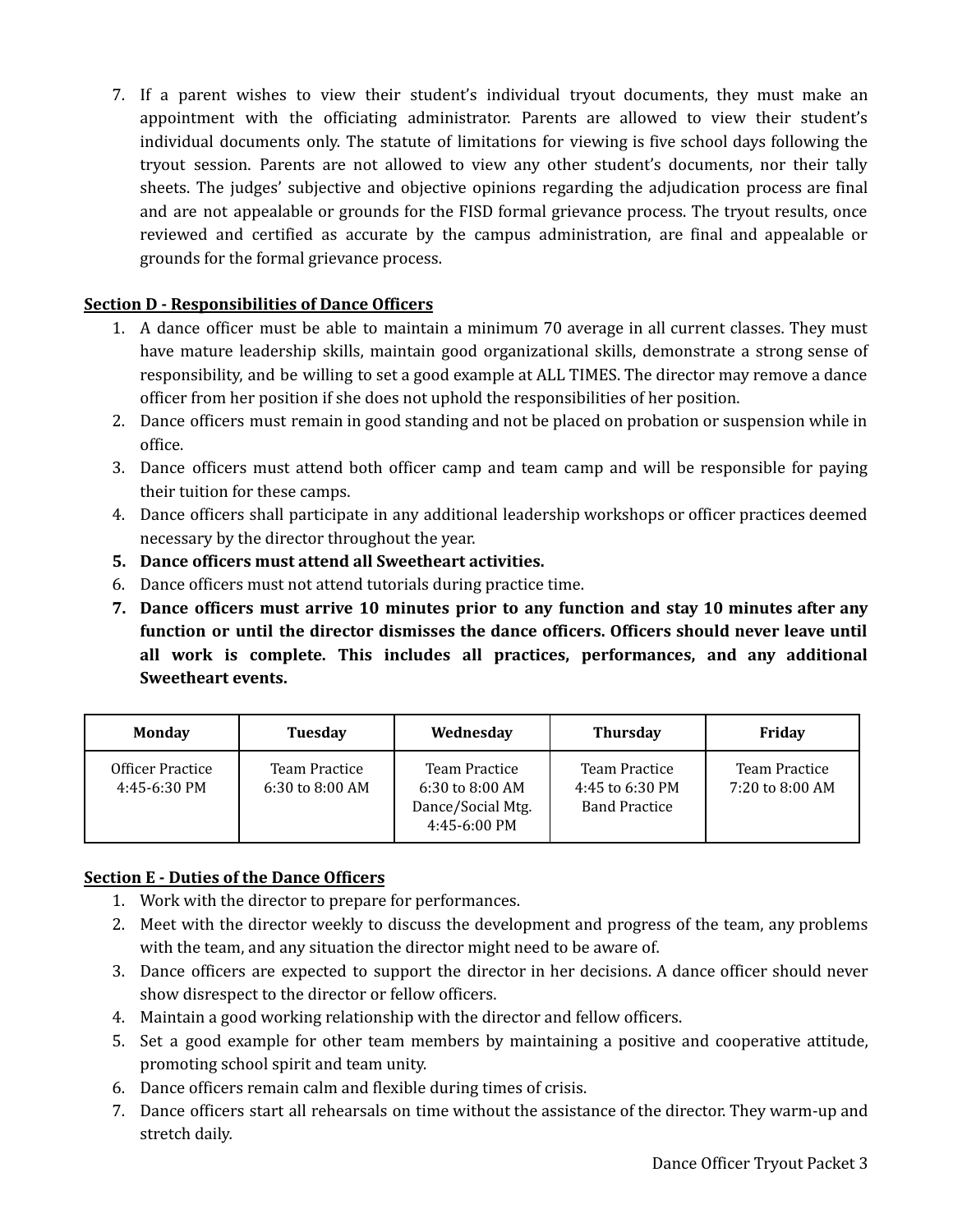- 8. Keep a notebook containing telephone numbers, schedules, rules, etc. Dance officers have their notebook on hand at all dance team activities.
- 9. Contact their squad with updates on activities.
- 10. Hold inspections, check for attendance and tardiness, correct uniforms, etc.
- 11. Dance officers maintain discipline and see that their squad is in order at all times.
- 12. Host tutorials on a weekly basis to provide individual help to members.
- 13. Assist with technique.

#### **Section F - Captain**

- 1. Captain is the highest ranking officer of the dance team.
- 2. The Captain is ultimately in charge at all times in the absence of the director and reports directly to the director.
- 3. The Captain will schedule any necessary officer meetings with prior approval of the director.
- 4. The Captain is responsible, along with the director and fellow officers, for choreography, teaching/polishing of all performance material.
- 5. The Captain is responsible for motivating the team and providing an inspirational message during the team unity circle.
- 6. The Captain must work closely with the other officers, line members, and the director. It is her responsibility to set a good example at all times for the team members to follow.
- 7. The Captain is responsible for recording infractions and absences for each squad member and officers. The director will issue towel pushes.
- 8. The director may remove the Captain from her position if she does not uphold the responsibilities of her position.

#### **Section G - 1st Lieutenant**

- 1. The 1st Lieutenant is next in command behind the Captain.
- 2. The 1st Lieutenant is ultimately in charge at all times in the absence of the Captain.
- 3. The 1st Lieutenant assumes all responsibilities of the Lieutenants. (See section H)

#### **Section H - Lieutenants**

- 1. The Lieutenants are next in command behind the 1st Lieutenant and are of equal status.
- 2. Lieutenants are responsible for the performance of their squad members.
- 3. The Lieutenants will assist the Captain and the director in the choreography, teaching, and polishing of the routines.
- 4. Lieutenants will assist the director in the absence of the Captain or 1st Lieutenant.
- 5. The Lieutenants must work closely with the other officers, line members, and the director. It is their responsibility to set a good example for the team members to follow.
- 6. The Lieutenants are responsible for recording demerits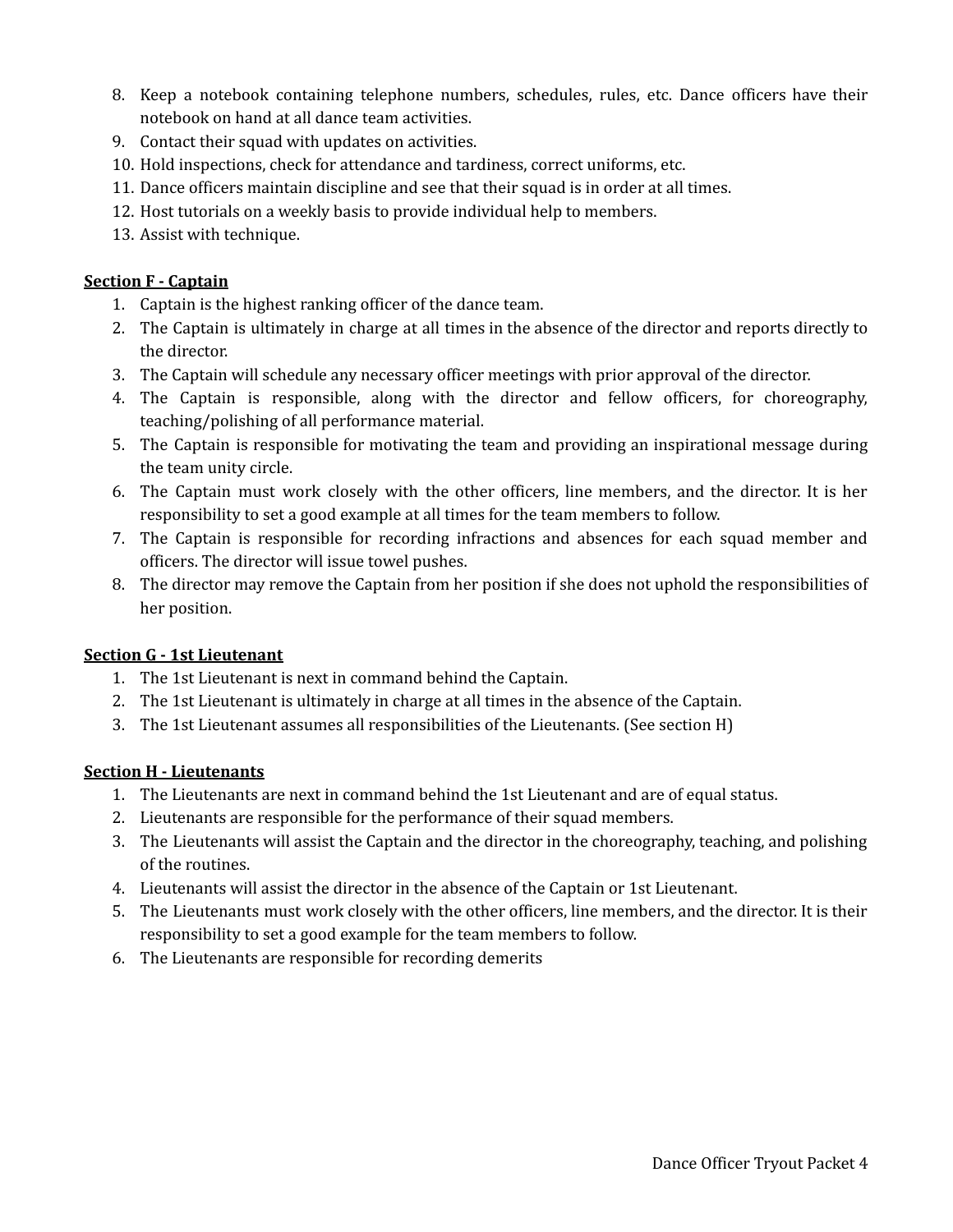#### **Dance Officer Tryout Schedule & Important Dates**

#### Tuesday, March 1st by 4:30 pm

Applications due to Ms. Gonzalez by 4:30 PM. Submit your application in the same folder as your team tryout application.

Checklist:

- Dance Officer Application
- Dance Officer Candidate Permission Form
- Dance Officer Agreement

Officer solo music released by 3/4 Officer candidate numbers assigned by 3/4

#### Monday, March 21st, 2022

7:00-8:00 AM Officer Essay Assignment in G113. Bring your own device. 8:30 AM Digital Portfolios due 5:00-7:00 PM Learn Officer Strut, CHS Studio

Tuesday, March 22nd, 2022

5:00-7:00 PM Learn officer tryout dance, CHS Studio

Wednesday, March 23rd, 2022 5:00-7:00 PM Learn officer tryout dance, CHS Studio

Thursday, March 24th, 2022

5:00-7:00 PM Mock Officer Tryouts/Team Vote, CHS Studio

Friday, March 25th, 2022 7:00-8:30 AM Officer Candidate Breakfast 5:00-9:00 PM Officer Tryouts

#### **Workshop Rules:**

- 1. All officer workshops are mandatory
- 2. Only officer candidates will be allowed in the studio or computer lab during workshops.
- 3. Workshops are closed to all parents, line members, and friends.

#### **Important Dates:**

Officer Camp: June 2-5th, 2022 at Embassy Suites in Frisco Payment for Officer Camp: April 18th, 2022 Estimated Cost: \$520.00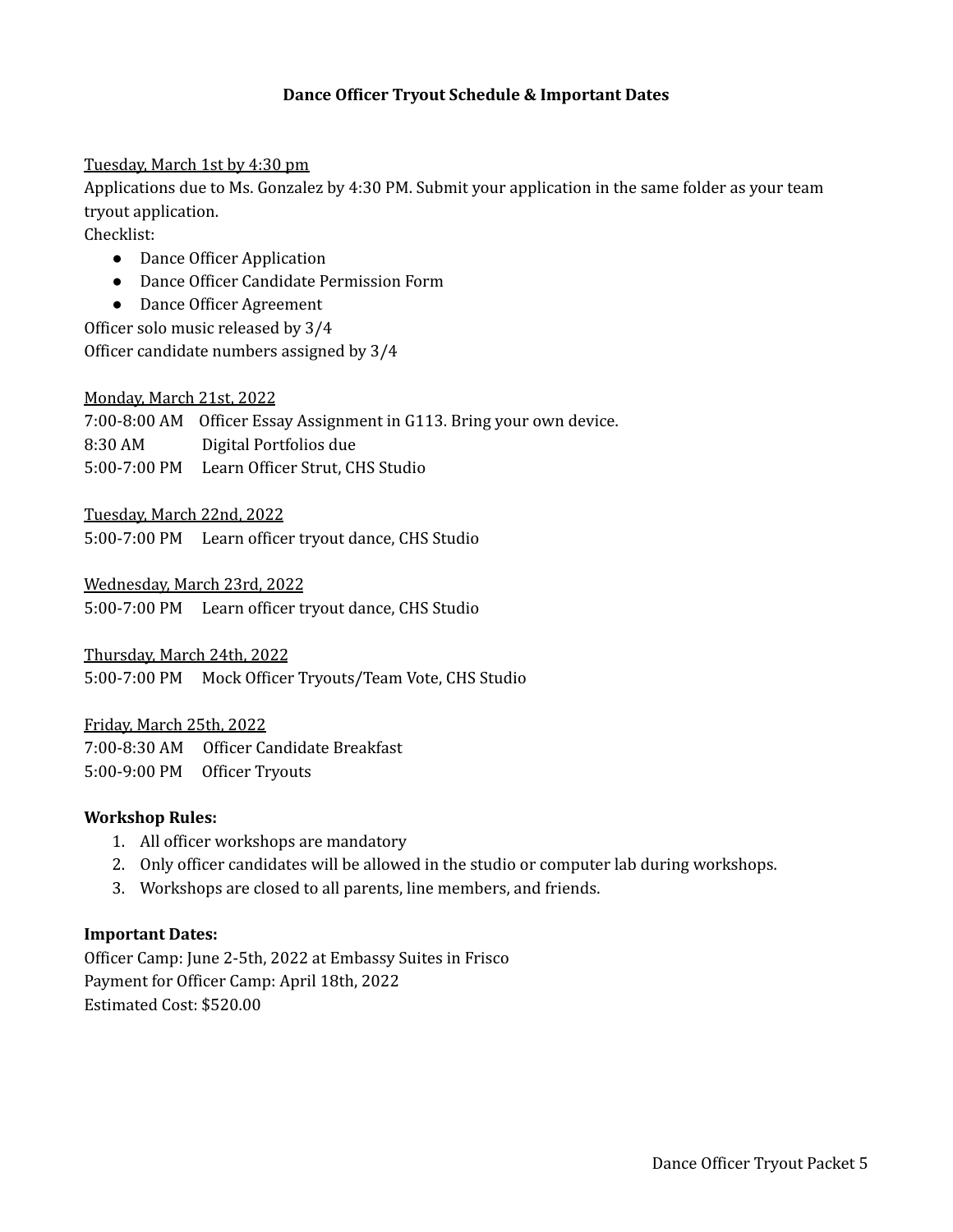#### **Dance Officer Tryout Requirements**

- 1. Digital Portfolio
	- a. Portfolios are due to Mrs. Gonzalez on Monday, March 21st, 2022 via submission portal in google classroom.
	- b. Candidates are expected to complete this assignment on their own.
	- c. Criteria for scoring are organization, neatness, grammar, creativity, and overall effect.
	- d. See attached portfolio requirements for more details.
- 2. Officer Essays
	- a. Candidates will have 1 hour to answer questions that address their leadership style, leadership vision, expectations for leadership and team culture.
	- b. Candidates must be present for this assignment, there is no make up or alternative day.
	- c. Candidates will not be allowed to discuss questions with one another.
	- d. Ms. Gonzalez will print responses and include them in portfolios.
- 3. Officer Strut
	- a. Candidates will learn the strut from the current senior dance officers.
	- b. Candidates may only receive instruction and help during workshop times.
	- c. Candidates will perform the strut for the judges at tryouts.
	- d. Criteria for scoring: memory, dance technique, precision, showmanship, and overall effect.
- 4. Tryout Dance
	- a. Candidates will learn a tryout dance from the current senior dance officers.
	- b. This dance will incorporate advanced levels of technique that must be mastered quickly.
	- c. Candidates may only receive instruction and help during workshop times.
	- d. Candidates will perform the dance for the team at mock tryouts.
	- e. Candidates will perform the dance for the judges at tryouts.
	- f. Criteria for scoring: memory, artistry, dance technique, precision, showmanship, and overall effect.
- 5. Solo Dance Routine
	- a. Candidates will have the choice between 3 songs to choreograph. Candidates must select 1 of the 3 songs for their solo.
	- b. Mrs. Gonzalez will release the music to candidates on Friday, March 4th.
	- c. Candidate solos must include the following: triple pirouette, switch tilt, russian, calypso, switch arabesque, and minimum 2 turns in second to a double pirouette.
	- d. Candidates will perform their solo for the team at mock tryouts.
	- e. Candidates will perform their solo for the judges at tryouts.
	- f. Criteria for scoring: choreography, memory, dance technique, precision, showmanship, and overall effect.
	- g. Solo routines must be choreographed by the dance officer candidate. Any candidate who has someone else choreograph or help choreograph their solo routine will be disqualified.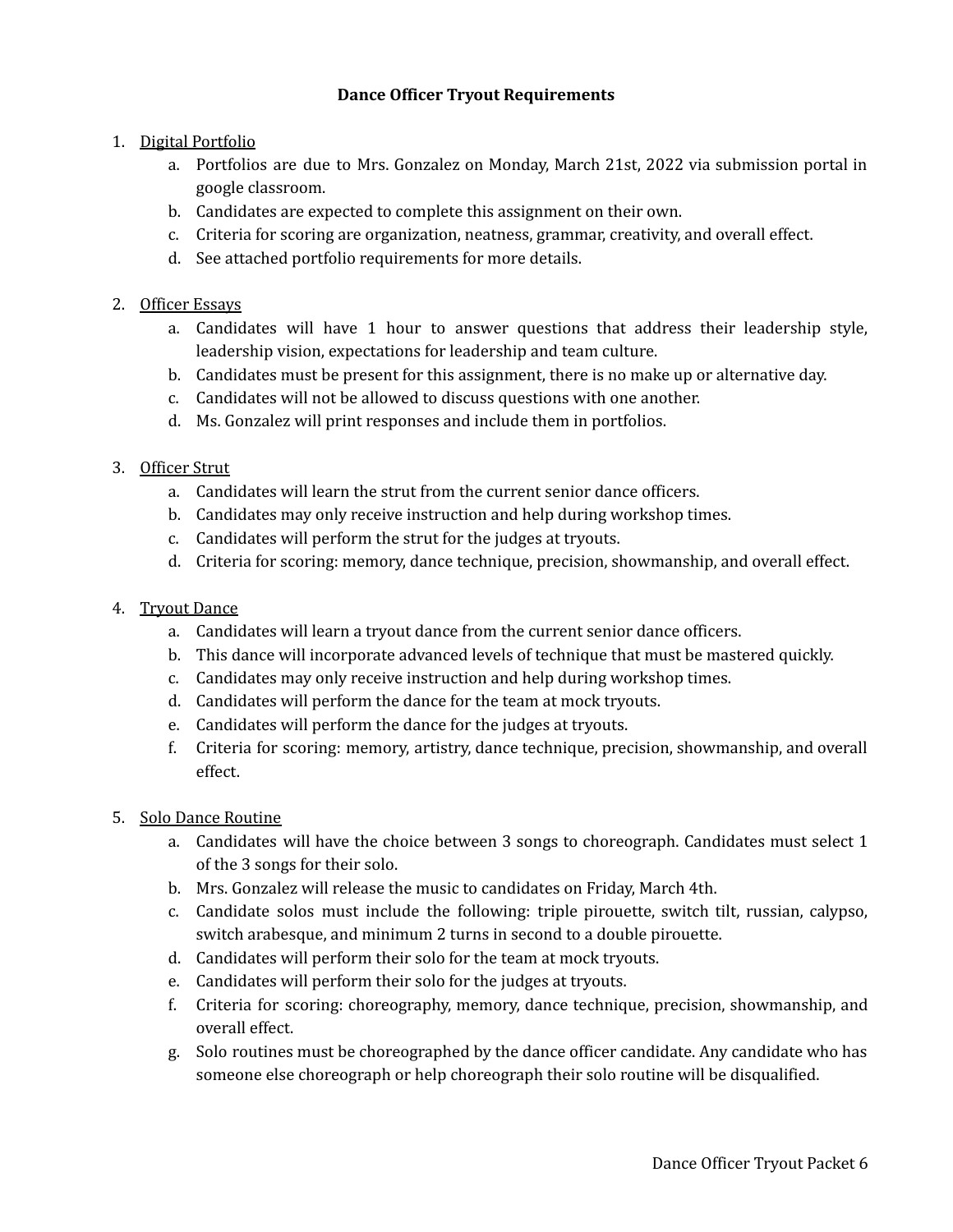- 6. Teaching/Polishing
	- a. Candidates will have 5 minutes to polish a portion of the tryout dance or strut -- teaching assignments will be assigned on 3/23. Candidates will polish the other dance officer candidates for both mock tryouts and the judges.
	- b. Criteria for scoring are leadership, speaking skills, poise, self-confidence, and overall efficiency/clarity.
- 7. Interview with Judges
	- a. Candidates will be interviewed by the judges.
	- b. Judges will look at candidate portfolios during the interview and may base their questions from the materials in the portfolios.
	- c. Criteria for scoring are leadership, speaking skills, poise, self-confidence, and overall effect.

#### 8. Team Vote

- a. Candidates will be evaluated by the 2022-2023 line members at mock tryouts.
- b. Candidates will present a two-minute speech on the topic "Why I want to become a Sweetheart Dance Officer." Candidates should include what position they are interested in.
- c. Candidates will perform the tryout dance and solo, and polish for the 2022-2023 line members.
- d. Only 2022-2023 line members will be allowed at the mock audition. No family members, friends, or non-returning members will be allowed.
- e. Candidates may bring treats for their presentation.

#### 9. Additional Materials for the Judging Panel

- a. Candidate Application
- b. Report Card
- c. Towel Push Log Provided by the director
- d. Team Vote Provided by the director
- e. Essay Questions Provided by the director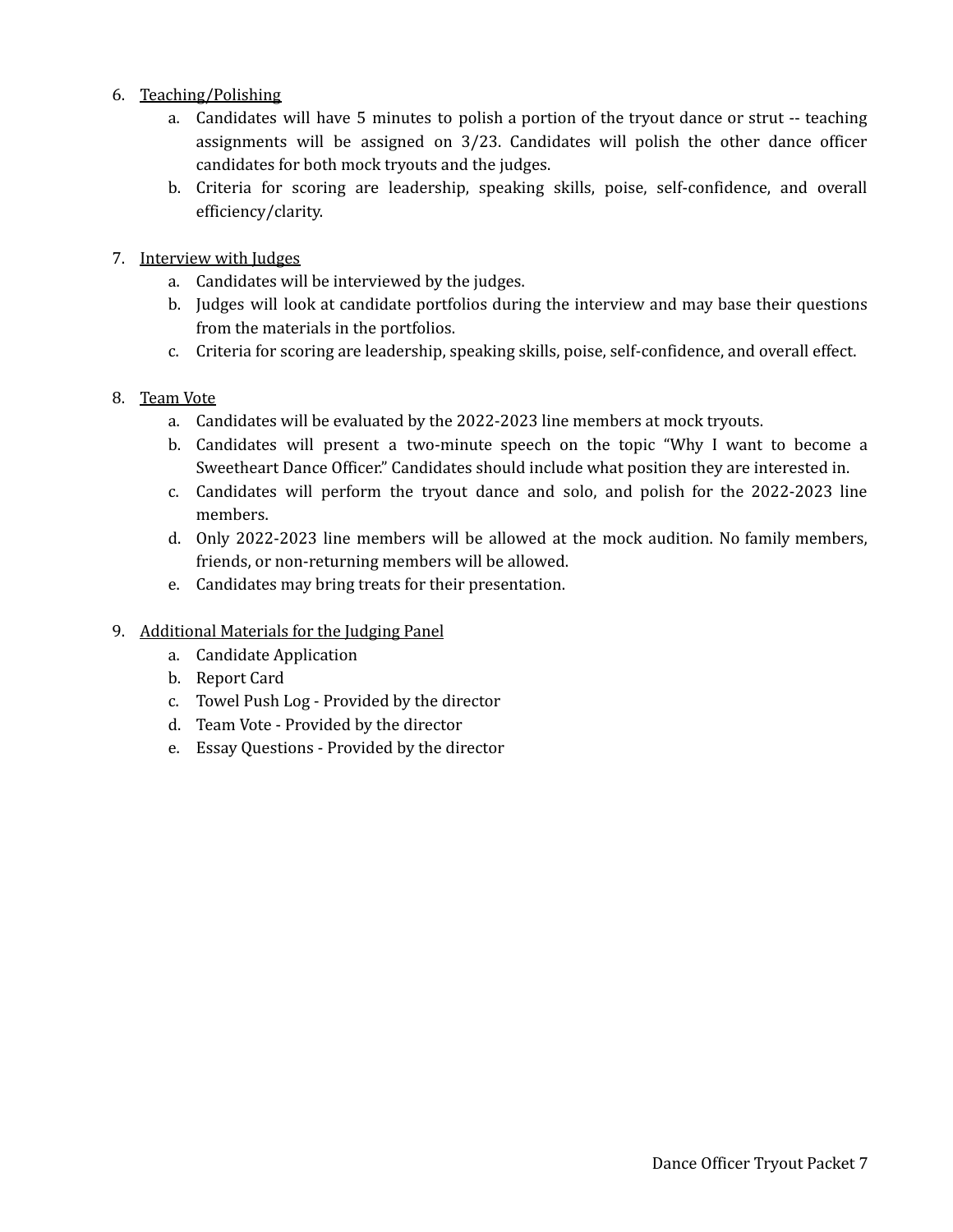### **Digital Portfolio Requirements via Google Slides Each section requires its own page.**

All pages must be titled as they are titled on this page.

#### 1. Title Page

- a. Name
- b. Headshot
- c. Tryout Number
- d. Years on Sweethearts
- e. Positions of Interest
- 2. Speech My Purpose
	- a. 3 minutes max
	- b. Professional Dress
	- c. Introduction Name, tryout number, years on Sweethearts
	- d. Positions of interest and WHY you are qualified for this position(s)
	- e. Vision for the officer line
	- f. Vision for the team
- 3. Leadership Values/Pillars
	- a. List your top 3 values for leadership
		- i. Think -- "what/how will my team describe my leadership"
		- ii. Think -- "what will my teammates believe I value based on how I interact with them"
	- b. Answer in complete sentences
- 4. Leadership Non-Negotiables
	- a. List your top 5 leadership non-negotiables
	- b. Answer in complete sentences
- 5. Commitment to the Team
	- a. What will your commitment be to the team should you not be selected as an officer?
	- b. How will you continue to contribute to the culture and progress of the team?
	- c. Answer in complete sentences
	- d. 4 sentences max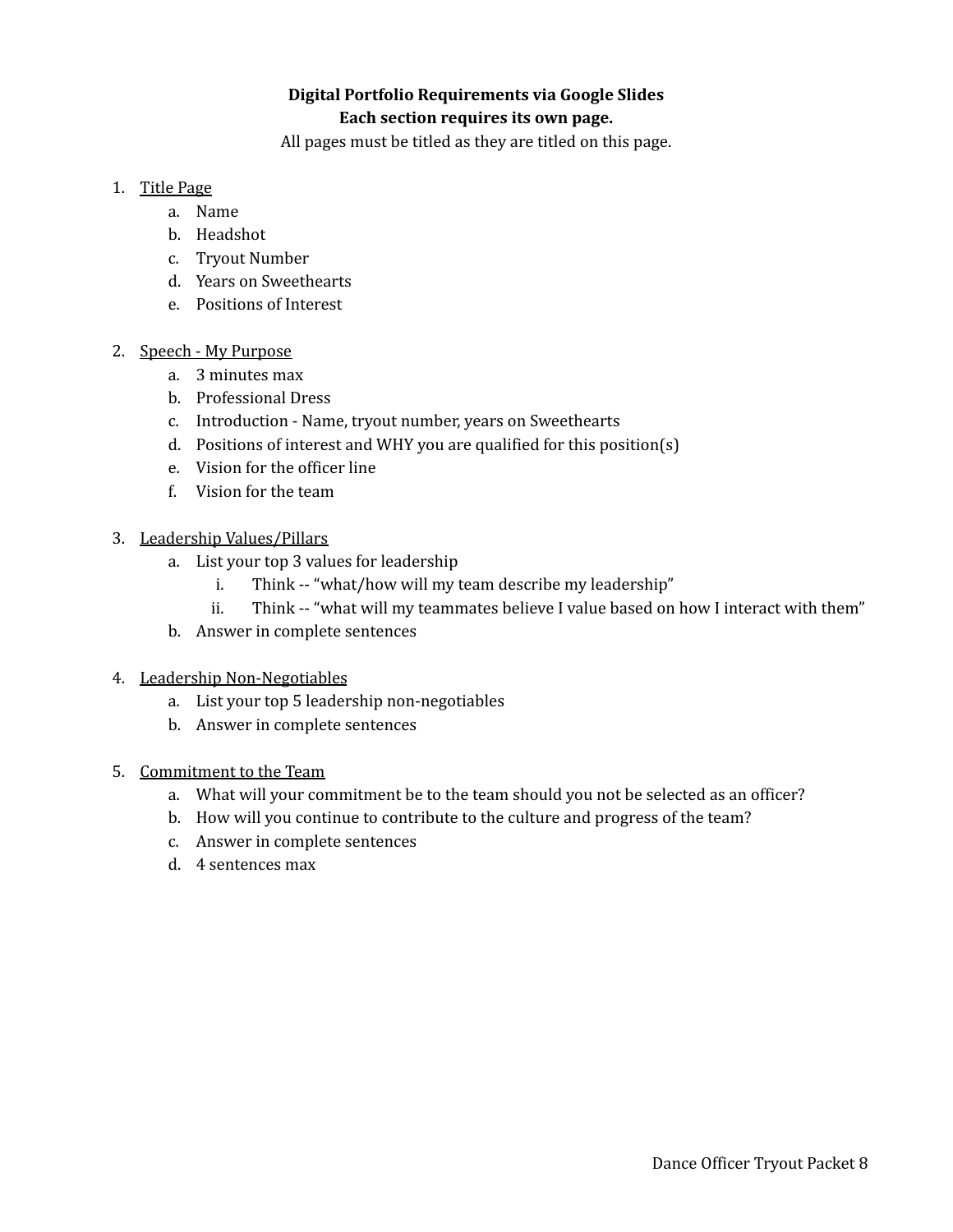#### **Scoring System**

The dance officer scores will be based on a 1000 point scale. The points will be broken down into the following categories:

- 1. Judges
	- a. Tryout Dance (100 points) memory, artistry, dance technique, precision, showmanship, and overall effect.
	- b. Solo (100 points) choreography, memory, dance technique, precision, showmanship, and overall effect.
	- c. Teaching (200 points) leadership, speaking skills, poise, self-confidence, and overall efficiency.
	- d. Interview (300 points) leadership, speaking skills, poise, self-confidence, and overall effect.
	- e. Officer Strut (100 points) memory, dance technique, precision, showmanship, and overall effect.
- 2. Director
	- a. Portfolio (200 points) organization, neatness, grammar, creativity, and overall effect.

The table below shows the weight of each category and the point value:

| Category            | <b>Value</b> |
|---------------------|--------------|
| <b>Tryout Dance</b> | 100 Points   |
| Solo Dance          | 100 Points   |
| Teaching            | 200 Points   |
| Interview           | 300 Points   |
| Officer Strut       | 100 Points   |
| Portfolio           | 200 Points   |
| Totals:             | 1000 Points  |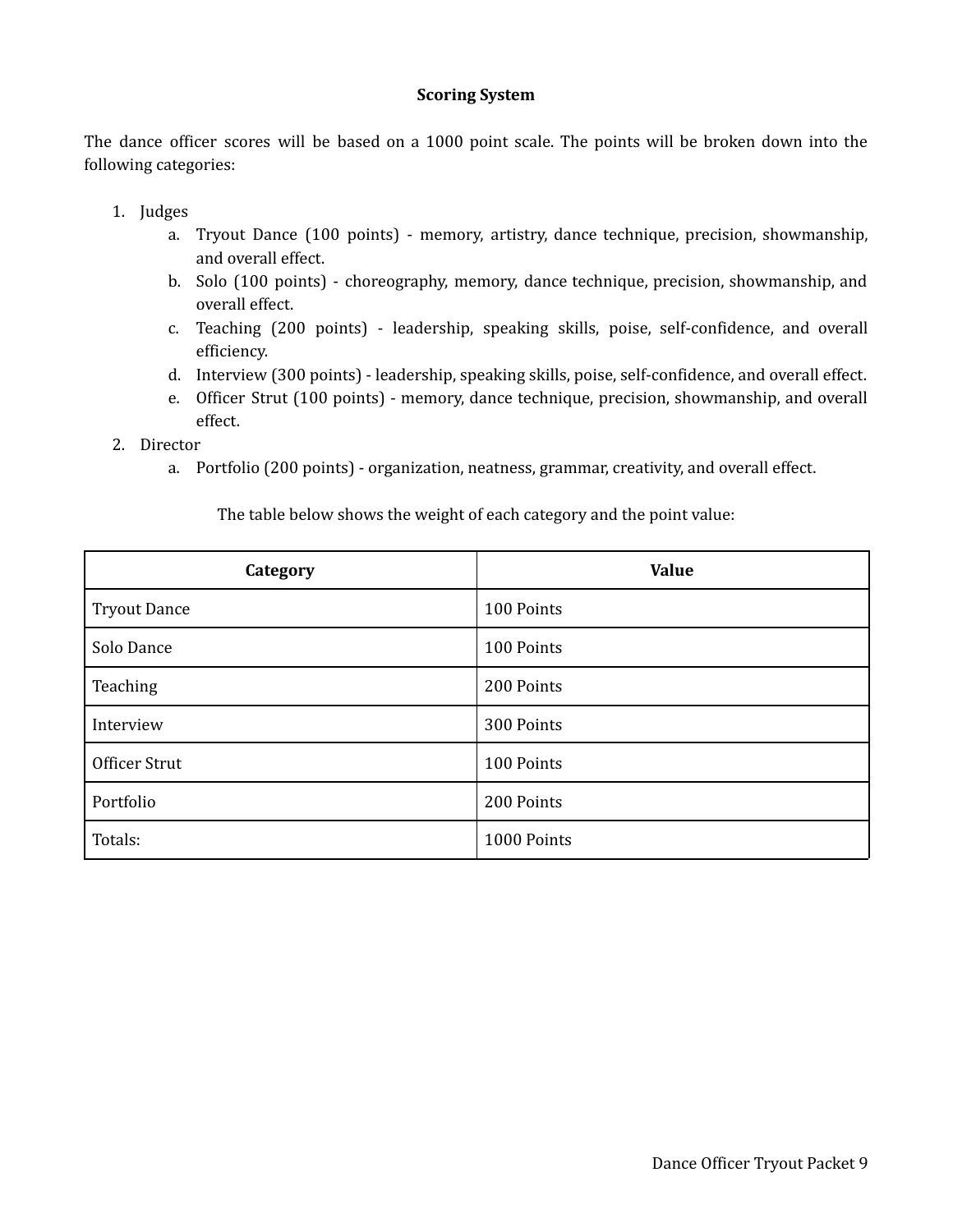# **Sweetheart Dance Officer Application 2022-2023**

| <b>Last Name</b>                                                  | <b>First Name</b>           |
|-------------------------------------------------------------------|-----------------------------|
| <b>Current Age</b>                                                | Grade for 22-23 School Year |
| Past Dance Experience:                                            |                             |
|                                                                   |                             |
|                                                                   |                             |
| Non-dance related skills that would be relevant to this position: |                             |
|                                                                   |                             |
|                                                                   |                             |
| Hobbies/Interests:                                                |                             |
|                                                                   |                             |
|                                                                   |                             |
| Parent/Guardian Signature                                         | Date                        |
| Candidate Signature                                               | Date                        |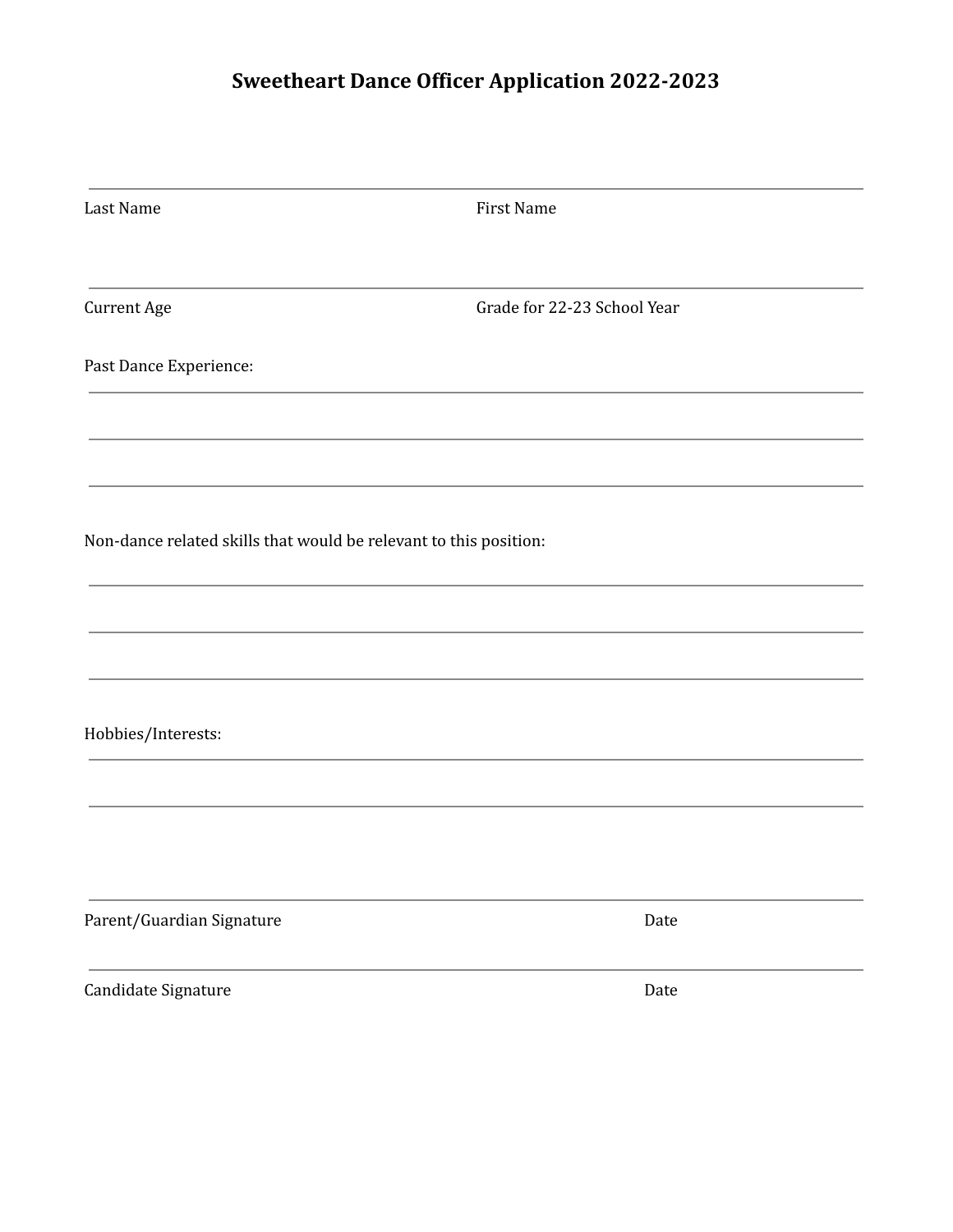# **2022-2023 Dance Officer Candidate Permission Form**

It is both an honor and privilege to be selected as an officer of the Centennial High School Sweetheart Dance Team. It will take a great deal of commitment from both the officer and the officer's family to be the best officer possible. The audition procedure and audition preparations are a fraction of the time and commitment that you will experience once you are an officer. Officers are expected to give 100% of their effort and dedication at all times. They are expected to be the example for the rest of the team by being the best Sweetheart they can be.

I,\_\_\_\_\_\_\_\_\_\_\_\_\_\_\_\_\_\_\_\_\_\_\_\_\_\_\_\_\_\_\_\_\_\_\_\_\_\_\_\_\_\_\_\_\_\_\_\_\_\_\_\_\_\_\_\_, have read the officer tryout information packet and understand the guidelines, dedication, and the time it takes to be a dance officer in such a prestigious organization. If I am not chosen to serve as an officer, I will return to the line graciously. If I am chosen to serve as an officer, I will accept the position without question.

Dance Officer Candidate Signature **Date 2018** 2018 12:30 Date

I,\_\_\_\_\_\_\_\_\_\_\_\_\_\_\_\_\_\_\_\_\_\_\_\_\_\_\_\_\_\_\_\_\_\_\_\_\_\_\_\_\_\_\_\_\_\_\_\_\_\_\_\_\_\_\_\_, have read the officer tryout information packet and understand the guidelines. I understand that if my daughter does not receive an officer position she must return to the line graciously. I understand that the decision of the judges is final and I will respect that decision. With these things in mind, I grant my daughter permission to try out for a Sweetheart officer position.

Parent/Guardian Signature Date Date